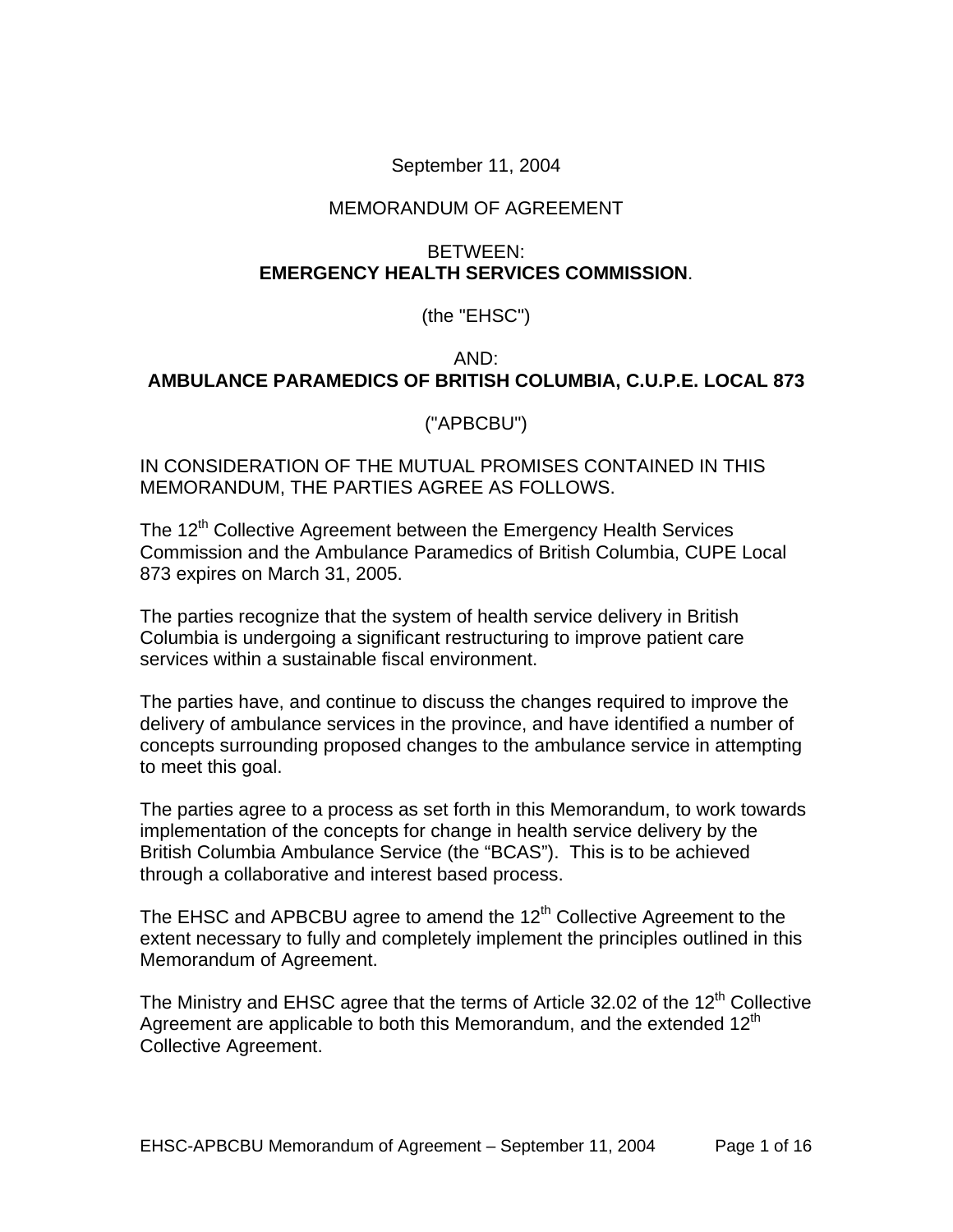#### 1. Policy Issues

The Ministry of Health Services (The Ministry) and the EHSC commit to the following policy initiatives:

- 1.1. Provincial Ambulance Service
	- 1.1.1. The Ministry and the EHSC agree to maintain the provincial structure of the ambulance service for the duration of this Memorandum.
- 1.2. Health Sector
	- 1.2.1. The Ministry and EHSC will recommend to government that the EHSC be designated as a health sector employer under the *Public Sector Employers Act.*
	- 1.2.2. In the event that government designates the EHSC as a health sector employer, the Ministry and EHSC will recommend to the Minister of Skills Development and Labour that he use his authority under section 19.5 of the *Health Authorities Act* to direct the Labour Relations Board to create an additional bargaining unit of paramedics, hereinafter referred to as the Ambulance Paramedics of British Columbia Bargaining Unit (APBCBU), and other employees of the EHSC.
	- 1.2.3. Employees of the government who are members of the BCGEU currently provide administrative support services for the EHSC. In the event that the EHSC decides to directly employ administrative support service employees, APBCBU and the BCGEU will form a bargaining association for the purpose of representation of EHSC employees in any new bargaining unit created at the direction of the Minister under section 19.5 of the *Health Authorities Act*.

#### 1.3. Integration of Health and Ambulance Services

- 1.3.1. The Ministry, the EHSC and the health authorities agree on the necessity of more effective integration of ambulance services within the overall context of health service delivery. The EHSC and APBCBU will collaborate with health authorities to maximize the integration of services provided by health authorities and the EHSC.
- 1.3.2. "Integration of services" includes, for example:
	- the creation and deployment of critical care transport teams (CCT)
	- utilization of BCAS personnel within health authority facilities
	- increased scope of practice for ambulance paramedics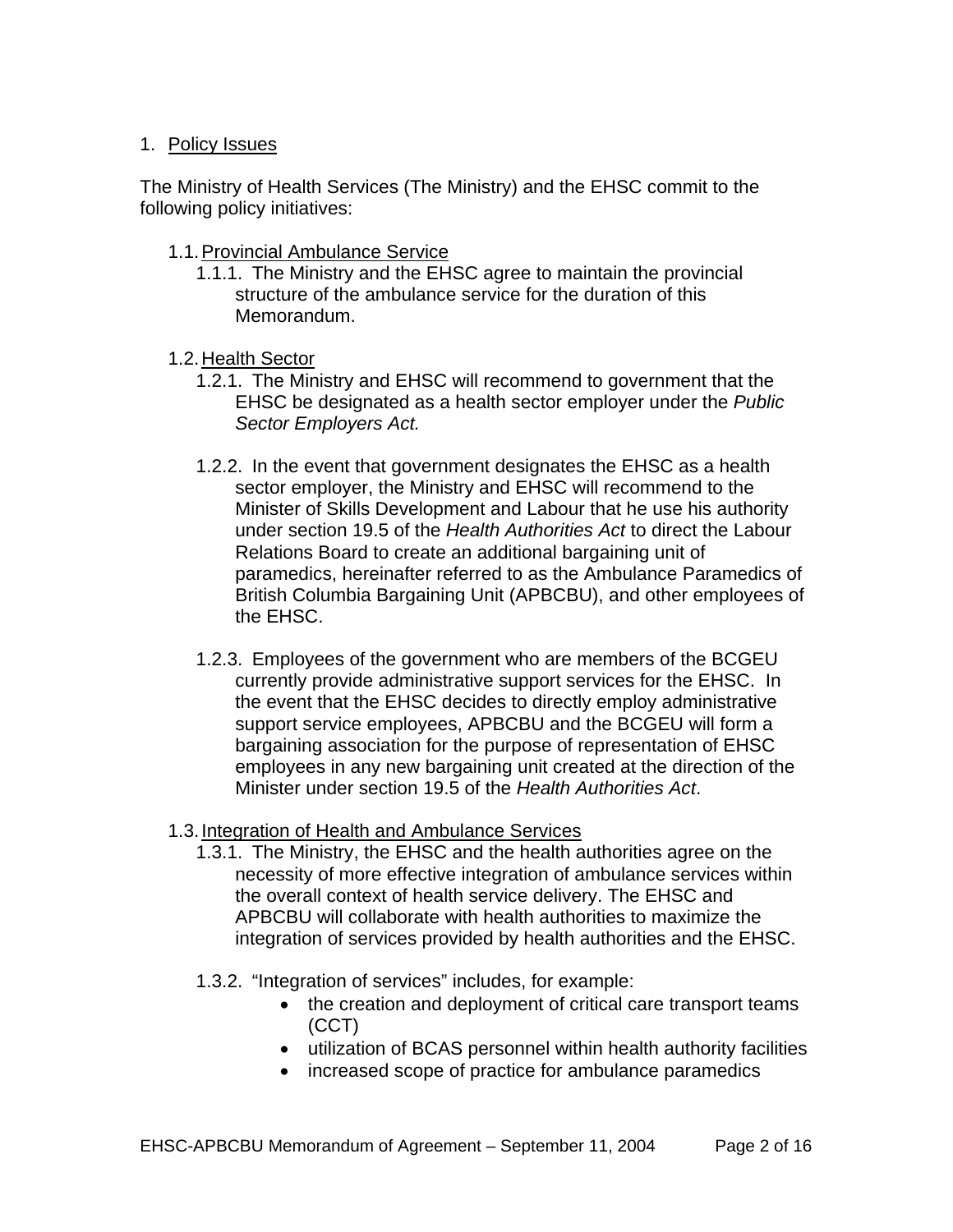- assisting health authority personnel within the appropriate scope of practice.
- 1.3.3. The EHSC agrees to review any proposal for integration through the PJLMC 30 days prior to implementation.
- 1.3.4. Assignment to the available integration work will be rotated equitably among qualified eligible employees in the post where the work opportunity arises.
- 1.3.5. Training for integration work will be post-specific and subject to the qualifications of employees for the work opportunity in question; where qualifications are relatively equal, the senior employee will be offered the training opportunity.
- 1.3.6. The Employer commits \$100,000 for focused integration training.
- 1.3.7. An employee accepting training for integration work must be available for at least eight shifts per month.
- 1.3.8. Where working on an integration assignment, employees will be paid the applicable paramedic rate for a minimum of two hours.
- 1.3.9. Where working on an integration assignment, the work time will be blended into any ambulance calls done during the same time block.
- 1.4. Provincial Medical Leadership Council
	- 1.4.1 The EHSC intends to establish a Provincial Medical Leadership Council (PMLC) consisting of 12 members as an advisory body reporting directly to the Commission.
	- 1.4.2 Two members of the PMLC will be paramedics selected by the APBCBU.
	- 1.4.3 If the PMLC is not established within six months of the date of signing of this Agreement, the EHSC will hold a meeting of no less than one-half day at which the APBCBU will be invited to raise its questions or concerns regarding medical and clinical issues.
	- 1.4.4 The BCAS Management and the APBCBU differ on the merits of ALS de-pairing as a service delivery mode. If the PMLC is not operational the EHSC will, separate from the process described under 1.4.3, hold a meeting with BCAS Management and the APBCBU no later than 30 days after ratification of this Agreement to determine whether ALS de-pairing should proceed.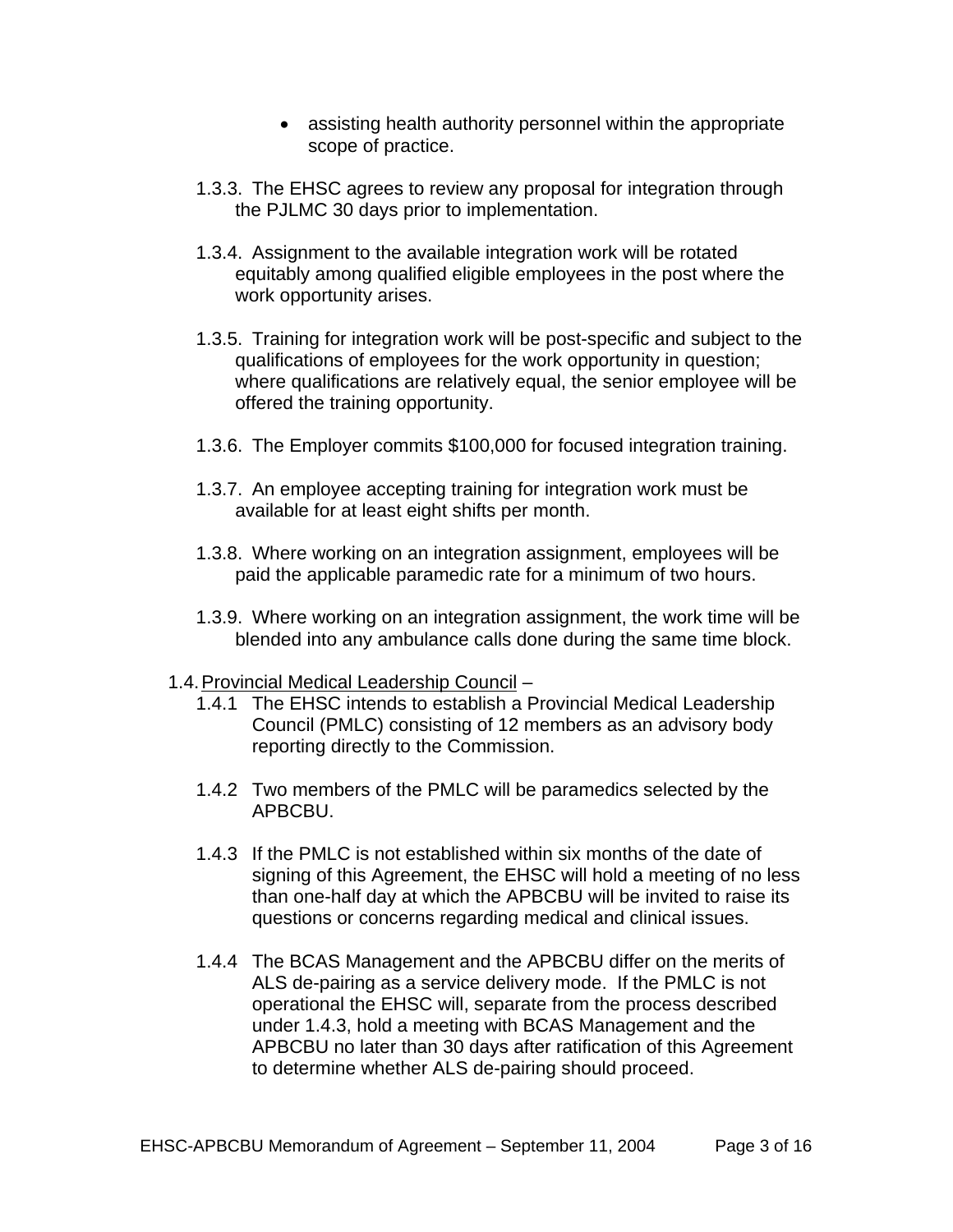- 1.4.5 BCAS Management and the APBCBU will be bound by the EHSC decision.
- 1.4.6 In the event that the EHSC decides that de-pairing is a permissible service delivery mode, the APBCBU may raise concerns regarding the implementation of de-pairing with the EHSC or with the PMLC, after it has been established.
- 1.5. Physician Assistant
	- 1.5.1. The Ministry of Health Services will review with the EHSC, BCAS management, Health Authorities, and the APBCBU on the potential utility of physician assistants.
- 1.6. Public Education
	- 1.6.1. EHSC and APBCBU will work with the health authorities to develop initiatives to increase public education related to emergency medical responses (example, Public CPR)
	- 1.6.2. The EHSC and APBCBU will jointly seek funding for these initiatives.
- 1.7. Public Safety Occupation Designation
	- 1.7.1. In the event the Federal Government amends the Income Tax Act during the term of this Memorandum to include ambulance paramedics as a designated Public Safety Occupation, the EHSC and APBCBU will discuss the implications.

#### 2. Consultation Process

- 2.1. The PJLMC will be the venue for ongoing policy discussions.
- 2.2. The parties' respective PJLMC caucuses shall meet with each other within 30 days following the ratification of this Memorandum, and at least bi-monthly thereafter. The parties may agree to schedule meetings more frequently, as needed.
- 2.3. The Chair of the EHSC and the Assistant Deputy Minister, Clinical Innovation and Integration, will attend PJLMC meetings at least four times per year to discuss developments in health service delivery and other policy issues relevant to emergency health services.
- 2.4. The EHSC and APBCBU may invite additional representatives to participate in these ongoing policy discussions.
- 2.5. With the exception of the minimum number of full-time staff established by MOU #17 of the 12<sup>th</sup> Collective Agreement, MOU #17 is extinguished.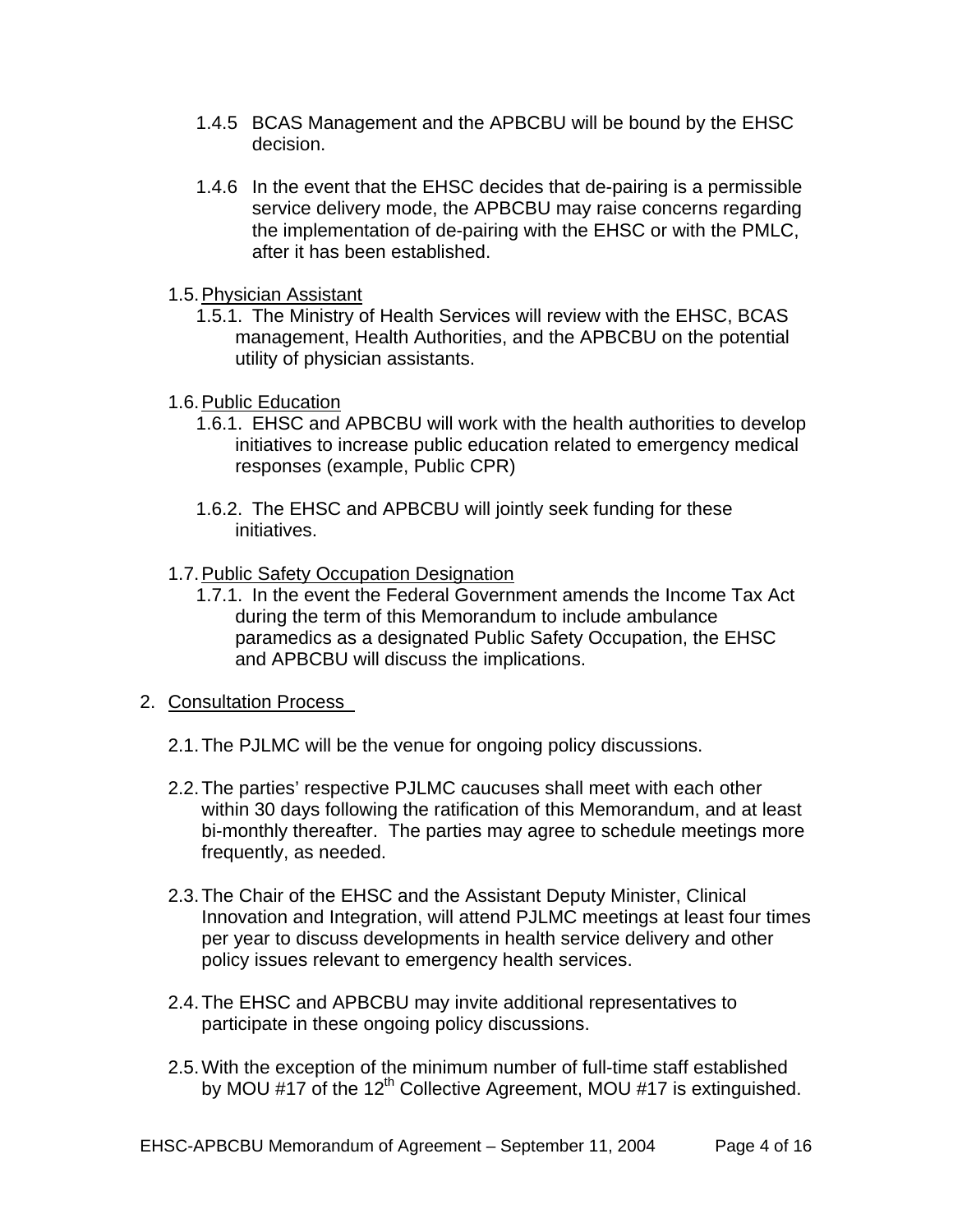## 3. Collective Agreement Issues

## 3.1. Term

- 3.1.1. This Memorandum of Agreement shall be in effect until March 31, 2009, and shall be subject to continuation as outlined in Article 32.02.
- 3.1.2. The 12<sup>th</sup> Collective Agreement is extended and shall expire March 31, 2009.
- 3.1.3. The terms and conditions contained in the  $12<sup>th</sup>$  Collective Agreement continue to apply, except as modified by or as a result of implementation of this Memorandum.

### 3.2. Wages and Benefits

- 3.2.1. During the term of this Agreement and the extended term of the collective agreement, there will be no change in wages and salaries established in the collective agreement as of March 31, 2005 except as specifically noted in this Agreement including:
- 3.2.2. The parties will meet February 1, 2008, to negotiate changes in wages and benefits to be effective April 1, 2008. In the event the parties are unable to agree they will refer it to the dispute resolution process set out in this memorandum. In resolving the dispute the arbitrator must not exceed the PSEC guidelines existing at that time.
- 3.2.3. In the event that the PSEC mandate for April 1, 2008 to March 31, 2009 is zero percent or less, this Memorandum of Agreement and the 12<sup>th</sup> Collective Agreement shall expire on March 31, 2008, subject to Article 32.02.
- 3.2.4. The EHSC agrees to continue to pay the current E.M.A. II qualified employees at the Paramedic 2 wage designation contained in the  $12<sup>th</sup>$ Collective Agreement, inclusive of the wage increase prescribed by clause 3.2.2 above.

### 3.3. New Classification

- 3.3.1. For the term of this Memorandum, the parties have agreed to create the new classification of Critical Care Paramedic (CCP). This classification shall include Critical Care Transport paramedics, Infant Transport Team paramedics, and Air Evacuation paramedics.
- 3.3.2. Effective the date of ratification, wages for employees qualified as Critical Care Transport, Infant Transport Teams and Air Evacuation positions will be paid a premium of \$1.50 per hour for shifts assigned in that capacity.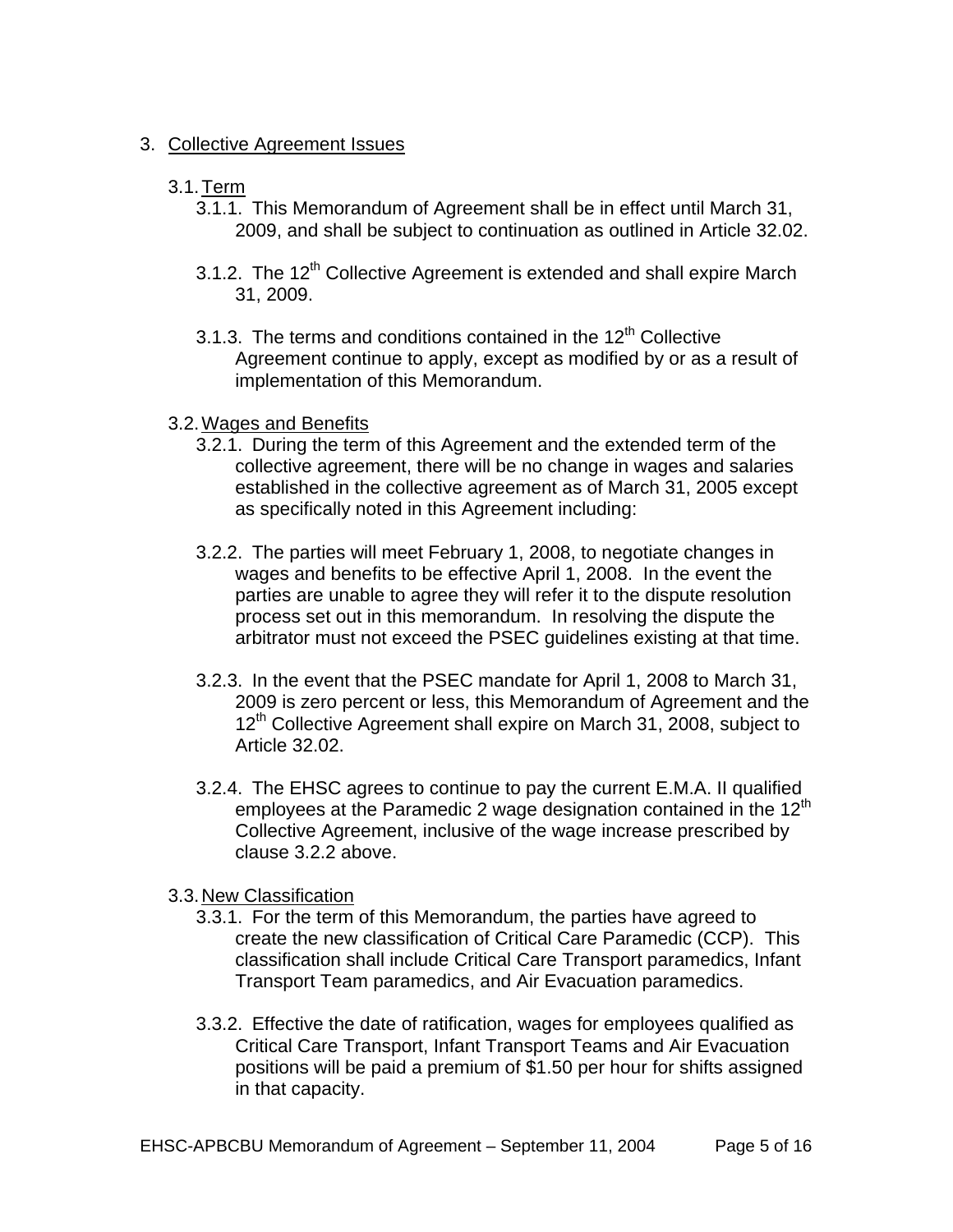### 3.4. Change of Services

- 3.4.1. When the EHSC decides to change, add or upgrade services to a post, it will re-evaluate the use of and shift patterns applicable to all units within that post.
- 3.4.2. There shall be no forced relocation from a post, forced reclassification, or layoff of any full-time employees as a result of introduction of the rural deployment model or a service addition or upgrade. The employer may modify the staffing complement within the post through attrition.

#### 3.5. Movement to a universal hourly rate schedule

3.5.1. The parties agree to enter into discussions at PJLMC to develop a pay structure based on integrating the various existing shift premiums into an hourly rate to be applied to all shifts and hours worked. As part of these discussions, the parties agree to include the full-time irregularly scheduled employees inclusion into the Hourly Rate Adjustment increments as part of these discussions. If unresolved, it will be referred to the dispute resolution process.

#### 3.6. Selection, Recruitment and Training

3.6.1. The parties agree that an objective of this Memorandum is to promote the hiring of qualified applicants into full time vacancies including the ability to hire qualified external applicants after consideration of qualified bargaining unit candidates, as outlined in this Memorandum of Agreement.

3.6.2. Subject to clause 3.6.3 below, selection for full-time ACP/ALS vacancies will be made in the following order:

- (a) Qualified full-time bargaining unit applicants requesting a lateral transfer, in order of earliest full-time seniority date with the Employer.
- (b) Qualified part-time bargaining unit applicants, in order of earliest date of hire with the Employer.
- (c) Qualified external applicants.
- (d) At its discretion, the employer may post for ALS/ACP training positions and select candidates in accordance with Article 13.05 of the  $12<sup>th</sup>$  Collective Agreement. The Employer is required to ensure that selected candidates are able to complete the ALS/ACP training program within 30 months of selection.
- 3.6.3 For every individual qualified external applicants selected under clause 3.6.2(c) above, the Employer will select and initiate training,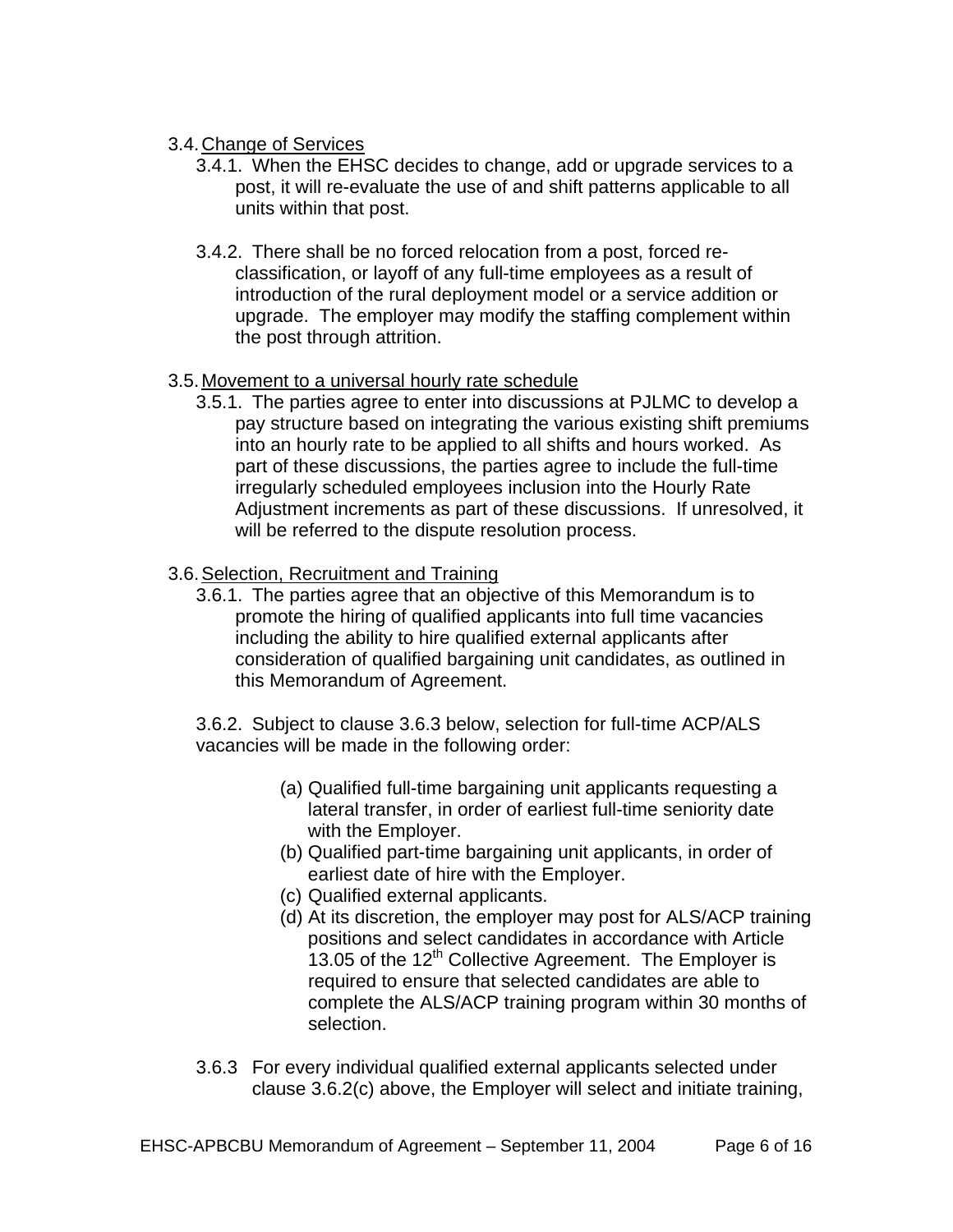within 12 months from the date the external applicant starts employment, an additional number of unqualified full-time bargaining unit members for ALS/ACP training positions, as follows:

- (a) Date of ratification through March 31, 2006 1 position for each 1 external.
- (b) April 1, 2006 through March 31, 2007 1 position for each 2 external
- (c) April 1, 2007 through March 31, 2008 1 position for each 3 external
- (d) April 1, 2008 0 positions (clause 3.6.2(d) is extinguished).
- 3.6.4 In addition, the Employer will post ACP training positions to a total of 20 unqualified persons for Prince George, Abbotsford, Kamloops, and Vancouver commencing date of ratification through to March 31, 2006. If training capacity is not available a maximum of 6 of these positions may be deferred to March 31, 2007.
- 3.6.5 The parties agree to review cost reduction strategies and approaches to paramedic training at PJLMC.
- 3.6.6 Selection for full-time PCP/BLS vacancies will be made in the following order:
	- (a) Qualified full-time bargaining unit applicants requesting a lateral transfer, in order of earliest full-time seniority date with the Employer.
	- (b) Qualified part-time bargaining unit applicants, in order of earliest date of hire with the Employer.
	- (c) Qualified external applicants.
- 3.6.7 The EHSC commits to one time funding of \$ 1.5 M for PCP training. The allocation of the available funding will be determined at PJLMC. The allocation of the PCP training positions contemplated under this clause shall be completed by May 1, 2006. If allocation is unresolved it will be referred to the dispute resolution process.
- 3.6.8 The EHSC will develop a system of bursaries, loans, grants or other incentives to assist employees in upgrading their qualifications in advanced programs and education. Any system of bursaries, grants, loans, or other incentives will be reviewed through the PJLMC process before implementation.
- 3.6.9 For the purposes of postings during the term of this memorandum, the parties agree that the term "qualified" means that an applicant has achieved certification from an accredited training agency and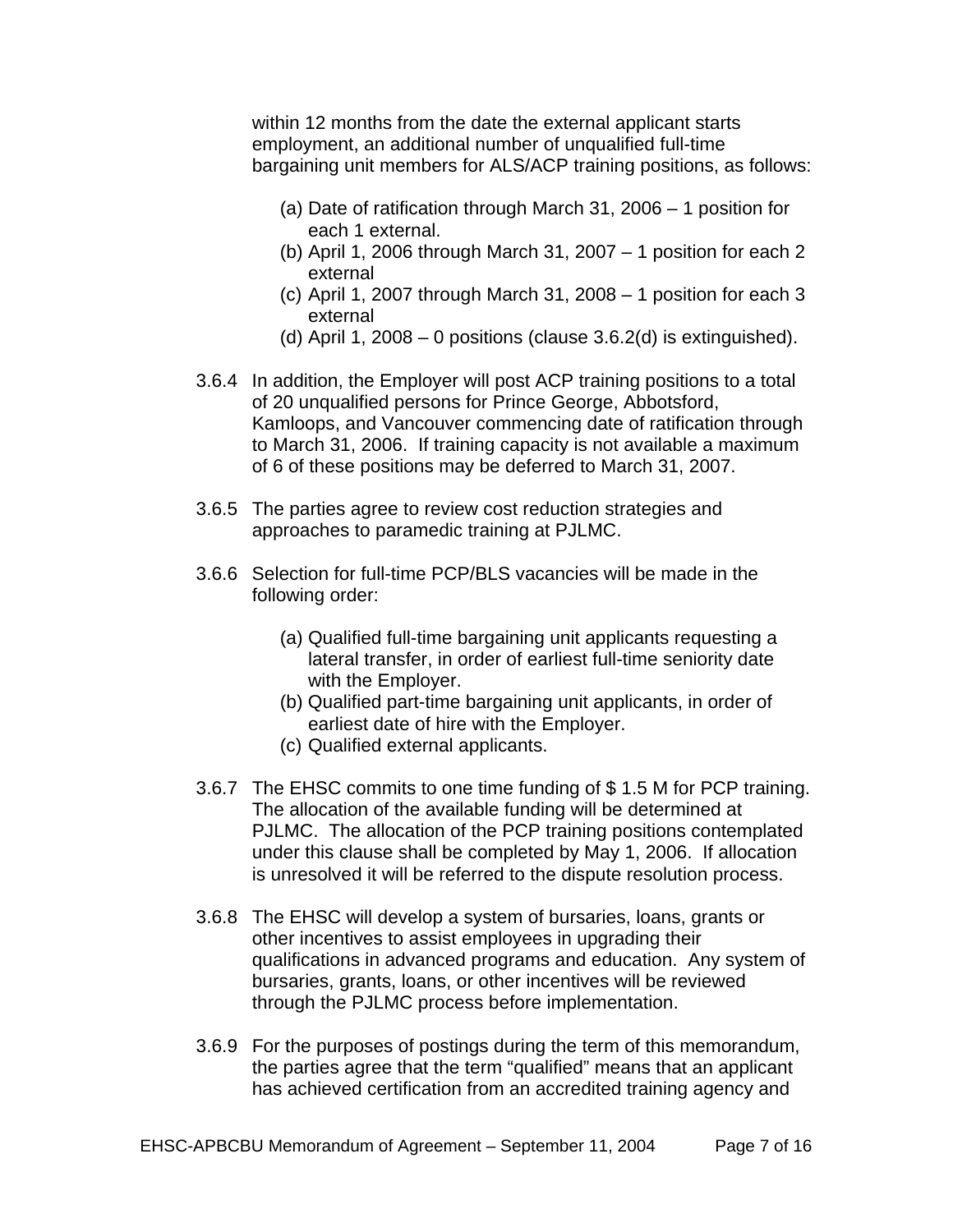holds a paramedic license to practice at the applicable level in the Province of British Columbia, at the time of application. Applicants must provide proof of these requirements to the Employer in making an application to a posting. The Employer shall provide copies of a successful applicant's paramedic license for a posting to the Union upon request.

- 3.6.10 For the term of this agreement, Paramedic 1 (P1) and EMA II will be considered equivalent to PCP qualification for the purpose of postings, primary operator transfers, and work allocation.
- 3.6.11 For full-time postings, with the exception of bargaining unit applicants who were members at the signing of this agreement, "qualified" includes the capacity to pass a fitness test.

### 4 New Service Model

- 4.1 Community Response Designation
	- 4.1.1 The EHSC and APBCBU acknowledge that a provincial ambulance service should have a responsive and flexible model to meet the diverse needs for pre-hospital care and transfers of patients in different areas of the province. The parties agree to the post designations of remote, rural, urban and metropolitan communities.
	- 4.1.2 To that end, the EHSC and APBCBU agree to implement Post Response Designations that recognize and complement the geographic and demographic differences that exist throughout the province. Such post designations shall be provided by the Employer to the Union, at the signing of this Agreement.
	- 4.1.3 The EHSC shall inform the APBCBU through PJLMC of any changes to post designations 30 days prior to implementation.

### 4.2 Remote Deployment

- 4.2.1 Primary Care Paramedic (PCP) is the minimum qualification for ambulance paramedics in remote posts, but the EHSC may employ ambulance paramedics with lesser qualifications as necessary to maintain services in the absence or unavailability of a paramedic with PCP qualifications.
- 4.2.2 Primary Operator staff are Part-time paramedics attached to an operator or post to access work assignments, and Full-time paramedics attached to an operator or post to access on-call or standby work assignments that are separate from their normal Fulltime working assignment.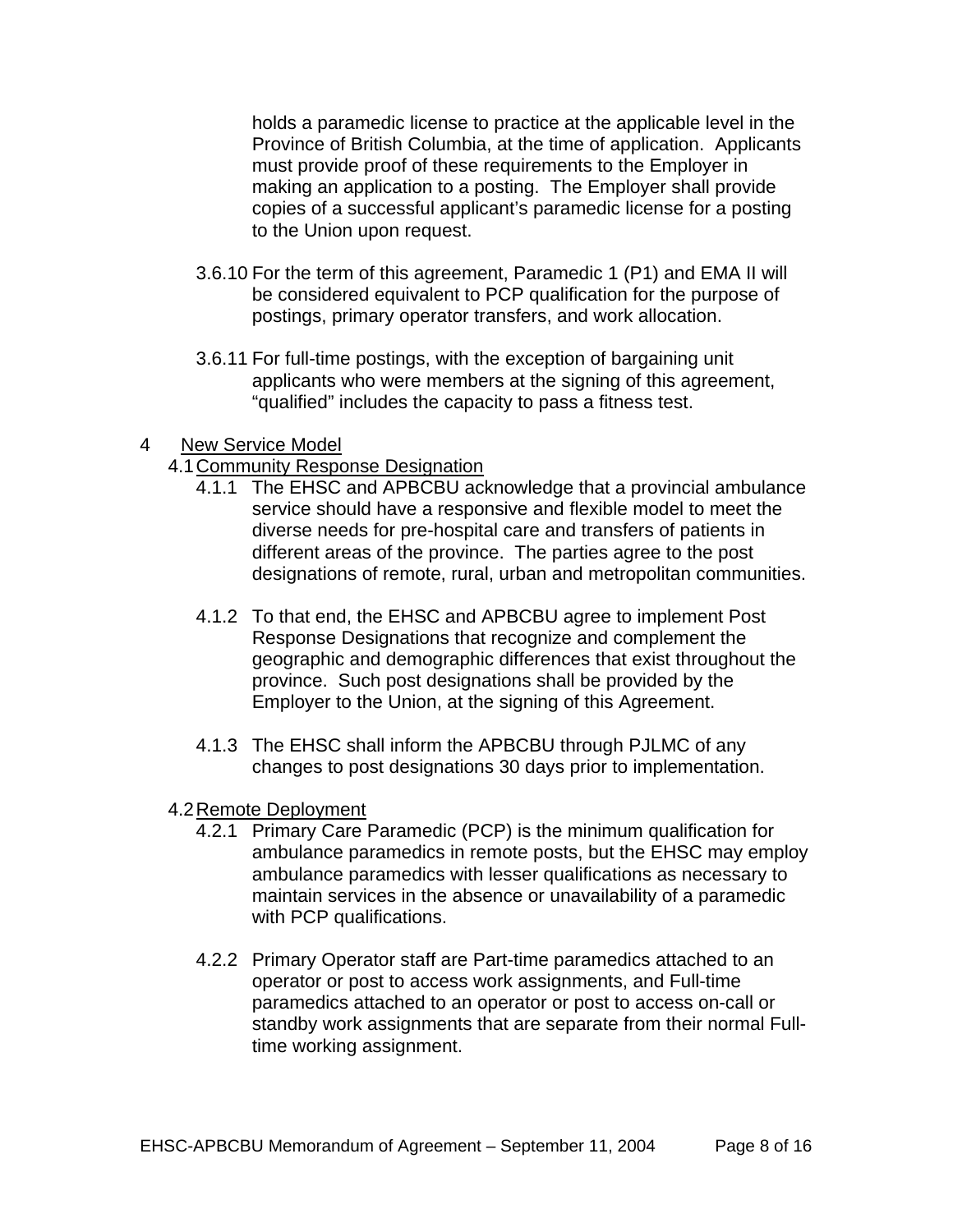- 4.2.3 On-call work assignments (call-out) will be the method of shift coverage in Remote designated communities.
- 4.2.4 Scheduling rules and processes will be designed to meet local needs and will be managed locally by Unit Chiefs. The Unit Chiefs will be guided by the work allocation language prescribed by Schedules F3.08 through F3.12 of the 12<sup>th</sup> Collective Agreement. If it is identified by either party that work allocation procedures need to be amended for specific operators or posts, the venue to address these issues will be through Regional Joint Labour-Management Committee (RJLMC) meetings under Article 8.06. Agreements made at the RJLMC level will then need to be ratified by the PJLMC process, consistent with Article 8.06(c).
- 4.2.5 Where the principals at the RJLMC level are unable to come to an agreement on amendments to specific station or post scheduling processes, the matter is to be referred to the PJLMC process identified in this memorandum.
- 4.2.6 On-call work assignments in remote communities will be based on fair and equitable considerations within the individual operator or post.
- 4.2.7 Primary operator vacancies in Remote posts will be filled on the following basis from among those individuals who have a transfer application on file, alternating between (a) and (b):
	- a) Transfers of qualified bargaining unit applicants in order of the earliest original date of hire with the Employer.
	- b) Qualified applicants from outside of the bargaining unit who reside within the normal post response area.
	- c) Where no applicants under (a) or (b) are available the Employer may hire unqualified applicants.
- 4.2.8 All primary operator employees covering on-call shifts will receive on-call shift coverage pay as prescribed by Schedule F8.03 of the Collective Agreement.
- 4.2.9 When primary operator employees respond to callout calls, they will be paid at the appropriate paramedic rate, in accordance with Article 16.04(b) or Schedule F6.01 of the  $12<sup>th</sup>$  Collective Agreement, as applicable.

### 4.3 Rural Deployment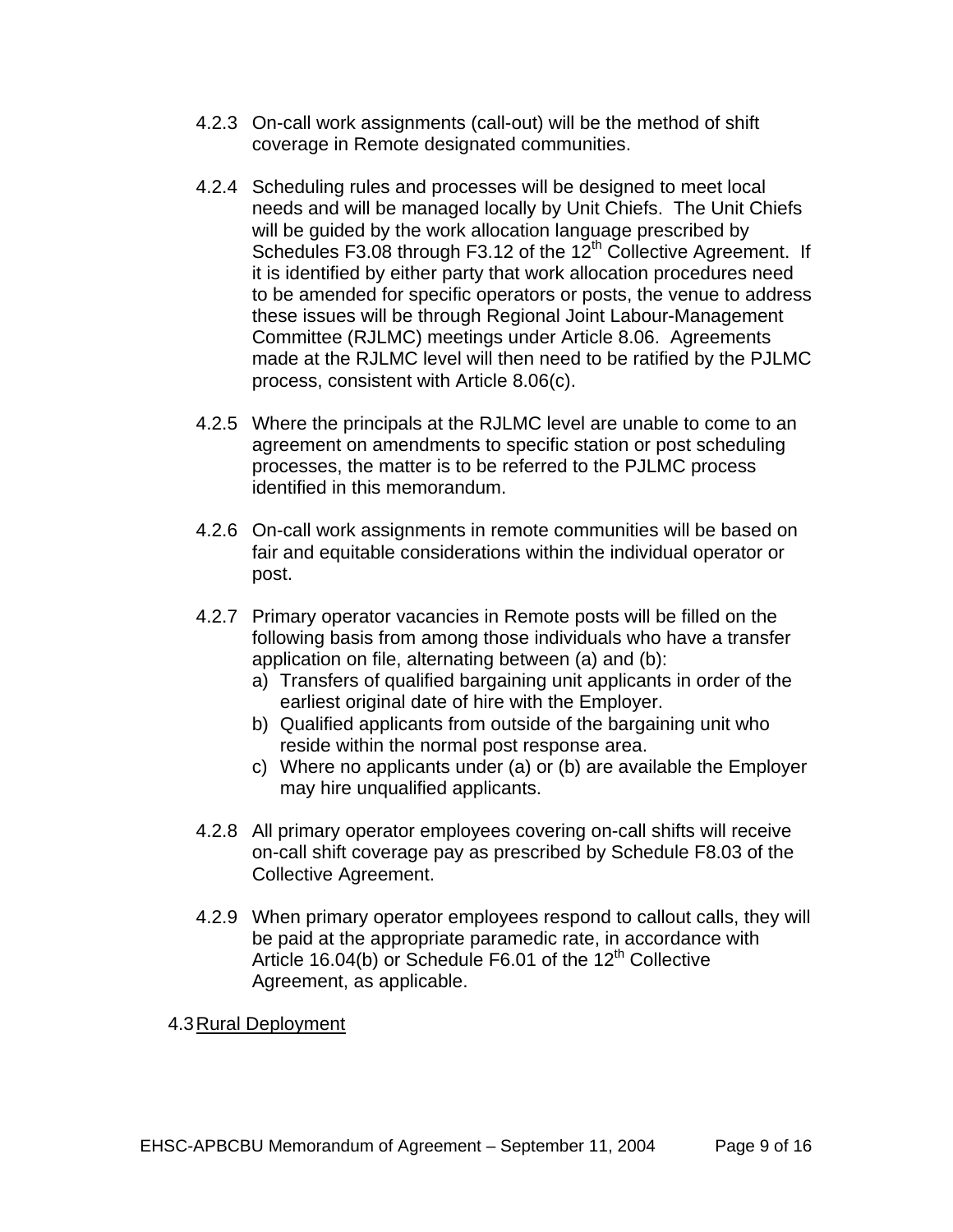- 4.3.1 The EHSC may implement the Rural deployment system on an individual rural post basis commencing 90 days after the signing and ratification of this Memorandum.
- 4.3.2 Primary Operator staff are Part-time paramedics attached to an operator or post to access work assignments, and Full-time paramedics attached to an operator or post to access on-call or standby work assignments that are separate from their normal Fulltime working assignment.
- 4.3.3 This Memorandum establishes a new category of shift, a standby shift (in station), which is done by primary operator employees. Primary operator employees may be assigned to standby shifts in the station while others may be assigned to pager duty for on-call work. Except for regularly scheduled full-time shifts, the first line duty car will be staffed as a standby shift in each station. Examples are as follows:
	- No scheduled full-time units two crewmembers on dayshift Rural Standby shifts, two crewmembers on nightshift Rural Standby shifts.
	- One full-time employee working Delta, Bravo or Echo shift partner works on Rural Standby shift basis, two crewmembers on Rural Standby shifts at night.
	- Two full-time employees working Delta, Bravo or Echo paired together, two crewmembers on Rural Standby shifts at night.
- 4.3.4 "Standby shift" means a shift for which a primary operator employee is to be scheduled to report to, and be at a station for the duration of the shift, to stand by and respond to calls or work requests.
- 4.3.5 An employee assigned to a standby shift will be paid \$10.00 per hour for time on shift in a station, increased to the appropriate paramedic rate for the duration of the call or work request during the assigned shift (dispatch time to return back at station time, subject to management oversight) with a 3 hour minimum for the call. Employees covering a standby shift, during which they perform an ambulance call or work, shall not forfeit their standby pay wages for the shift.
- 4.3.6 The 3 hour minimum payment is for responding to all calls or work that occur within the 3 hour period from the first call. Time spent on calls or work in addition to the 3 hour minimum will be paid at the appropriate paramedic rate.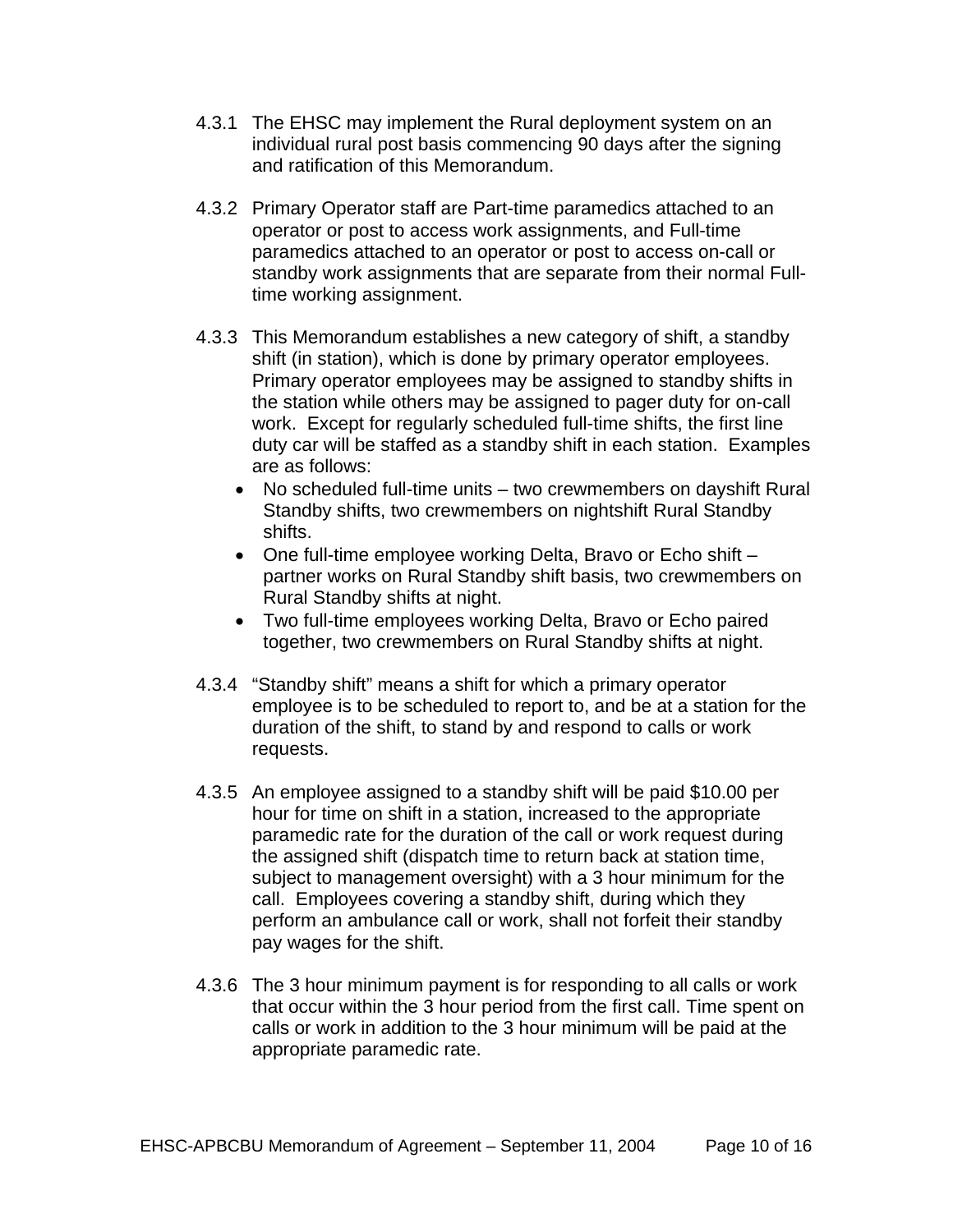- 4.3.7 Second line and subsequent response units will be staffed and remunerated as on-call coverage, in the same fashion as laid out for Remote posts above. These are not full-time designated units.
- 4.3.8 Primary Care Paramedic (PCP) is the minimum qualification for ambulance paramedics in rural posts but the EHSC may employ ambulance paramedics with lesser qualifications as necessary to maintain services in the absence or unavailability of a paramedic with PCP qualifications.
- 4.3.9 Spareboard shifts, standby shifts and on-call shifts will be scheduled on a monthly basis. The shift opportunities will be offered to primary operator employees on a fair and equitable basis. All available shifts within a station or post will be allocated in the following order:
	- All full-time vacancies as regular spareboard.
	- Standby shift vacancies.
	- On-call shift vacancies.
- 4.3.10 Scheduling rules and processes will be designed to meet local needs and will be managed locally by Unit Chiefs. The Unit Chiefs will be guided by the work allocation language prescribed by Schedules F3.08 through F3.12 of the 12<sup>th</sup> Collective Agreement. If it is identified by either party that work allocation procedures need to be amended for specific operators or posts, the venue to address these issues will be through Regional Joint Labour-Management Committee (RJLMC) meetings under Article 8.06. Agreements made at the RJLMC level will then need to be ratified by the PJLMC process, consistent with Article 8.06(c).
- 4.3.11 Where the principals at the RJLMC level are unable to come to an agreement on amendments to specific station or post scheduling processes, the matter is to be referred to the PJLMC process identified in this memorandum.
- 4.3.12 Full-time regularly scheduled employees will continue to be scheduled as they were under the terms of the  $12<sup>th</sup>$  Collective Agreement.
- 4.3.13 Primary operator vacancies in Rural posts will be filled on the following basis from among those individuals who have a transfer application on file, alternating between (a) and (b):
	- a) Transfers of qualified bargaining unit applicants in order of the earliest original date of hire with the Employer.
	- b) Qualified applicants from outside of the bargaining unit who reside within the normal post response area.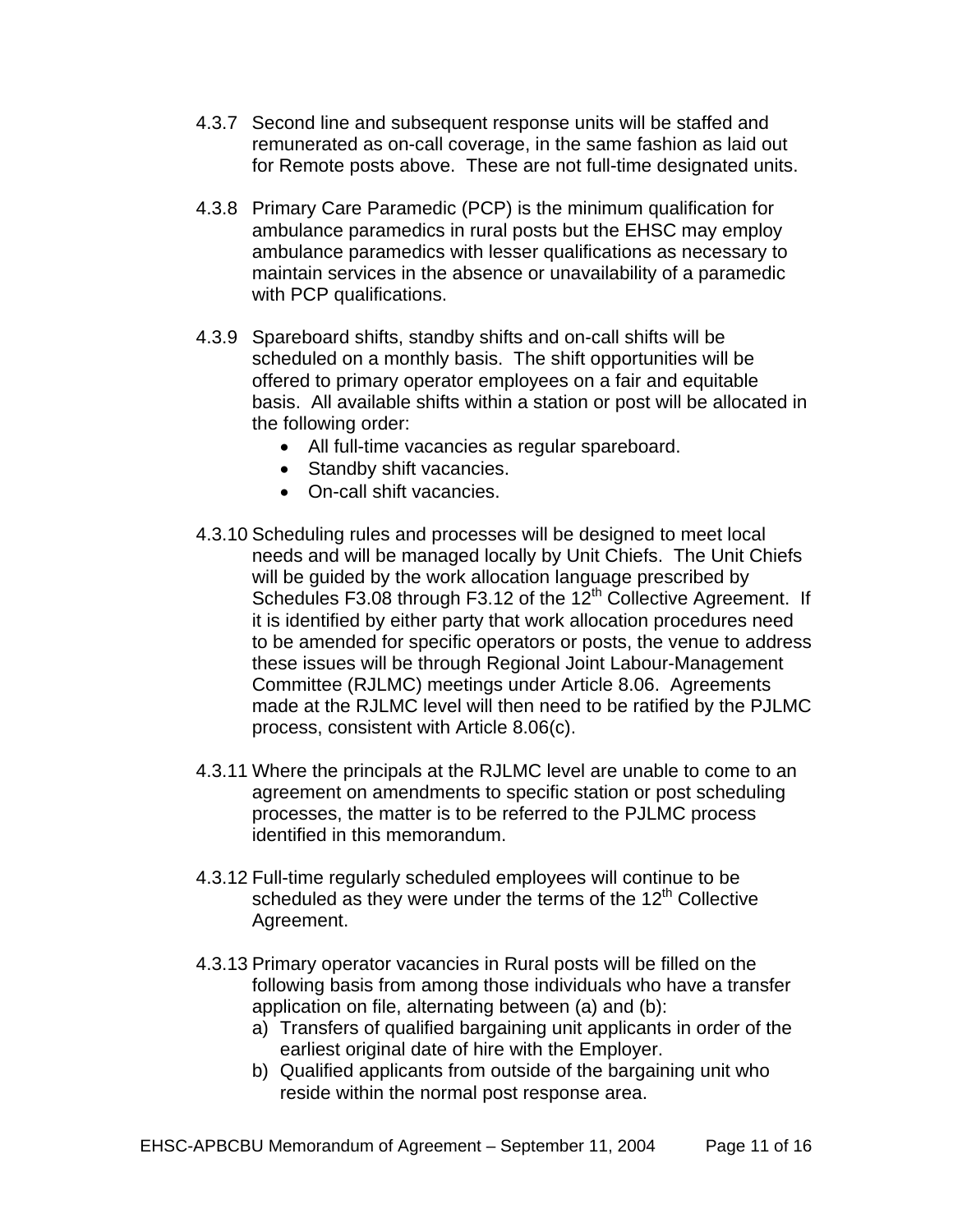- c) Where no applicants under (a) or (b) are available the Employer may hire unqualified applicants.
- 4.4 Urban Deployment
	- 4.4.1 The EHSC shall commence implementation of the Urban deployment system on an individual Urban post basis within 90 days after the signing and ratification of this Memorandum.
	- 4.4.2 Primary Operator staff are Part-time paramedics attached to an operator or post to access work assignments, and Full-time paramedics attached to an operator or post to access standby work assignments that are separate from their normal Full-time working assignment.
	- 4.4.3 Primary operator vacancies in Urban posts will be filled on the following basis and in the following order, from among those individuals who have a transfer application on file:
		- a) Transfers of qualified bargaining unit applicants hired prior to the signing of this agreement, in order of the earliest original date of hire with the Employer.
		- b) Qualified applicants from outside of the bargaining unit who reside within the normal post response area.
		- c) Other qualified applicants from within the bargaining unit in order of the earliest original date of hire with the Employer.
		- d) Other qualified applicants from outside of the bargaining unit.
	- 4.4.4 Primary Care Paramedic (PCP) is the minimum qualification for ambulance paramedics in Urban posts, with the exception of Transfer Cars which have a minimum qualification of EMA 1, but the EHSC may employ ambulance paramedics with lesser qualifications as necessary to maintain services in the absence or unavailability of a paramedic with PCP qualifications.
	- 4.4.5 The EHSC may assign primary operator employees to stand by (Rural Standby) shifts within an Urban post to augment, but not displace or replace regular full-time positions.
	- 4.4.6 Subject to the amendments contained in Section 4.6 of this agreement, full-time employees will continue to be scheduled as they were under the terms of the 12<sup>th</sup> Collective Agreement.
	- 4.4.7 Spareboard shifts and standby shifts will be scheduled on a monthly basis. The shift opportunities will be offered to primary operator employees on a fair and equitable basis. All available shifts within a station or post will be allocated in the following order:
		- All full-time vacancies as regular spareboard.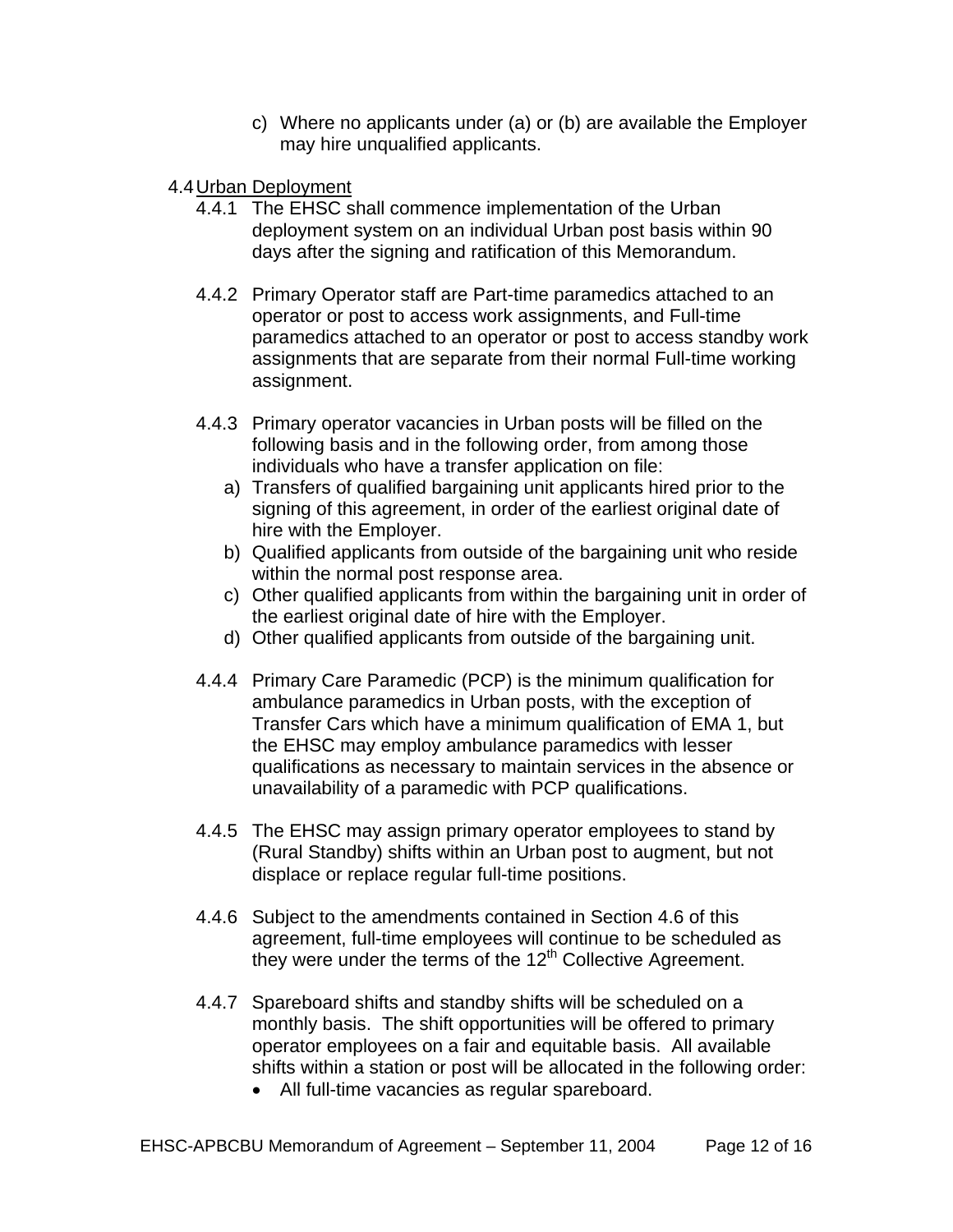- Standby shift vacancies.
- 4.4.8 The allocation of work process for primary operator employees in Urban posts shall be consistent with the language of the  $12<sup>th</sup>$ Collective Agreement.
- 4.4.9 The requirements of and payment processes for standby shifts in Urban posts shall be in accordance with Sections 4.3.4, 4.3.5 and 4.3.6 of this Agreement.

#### 4.5 Metropolitan Deployment

- 4.5.1. The EHSC shall commence implementation of the Metropolitan deployment system in all Metropolitan posts within 90 days after the signing and ratification of this Memorandum.
- 4.5.2. There shall be no standby shifts in Metropolitan posts during the term of this agreement. Call-out shifts will be phased out in Metropolitan posts within two (2) years of the signing of this agreement.
- 4.5.3. Subject to the amendments contained in Section 4.6 of this agreement, full-time employees will continue to be scheduled as they were under the terms of the 12<sup>th</sup> Collective Agreement.
- 4.5.4. Primary Care Paramedic (PCP) is the minimum qualification for ambulance paramedics in Metropolitan posts, with the exception of Transfer Cars which have a minimum qualification of EMA 1, but the EHSC may employ ambulance paramedics with lesser qualifications as necessary to maintain services in the absence or unavailability of a paramedic with PCP qualifications.
- 4.5.5. Part-time employees in Metropolitan posts will be scheduled consistent with the language of the  $12<sup>th</sup>$  Collective Agreement.
- 4.5.6. Part Time vacancies in Metropolitan posts will be filled on the following basis and in the following order, from among those individuals who have a transfer application on file:
	- a) Transfers of qualified bargaining unit applicants hired prior to the signing of this agreement, in order of the earliest original date of hire with the Employer.
	- b) Qualified applicants from outside of the bargaining unit who reside within the normal post response area.
	- c) Other qualified applicants from within the bargaining unit in order of the earliest original date of hire with the Employer.
	- d) Other qualified applicants from outside of the bargaining unit.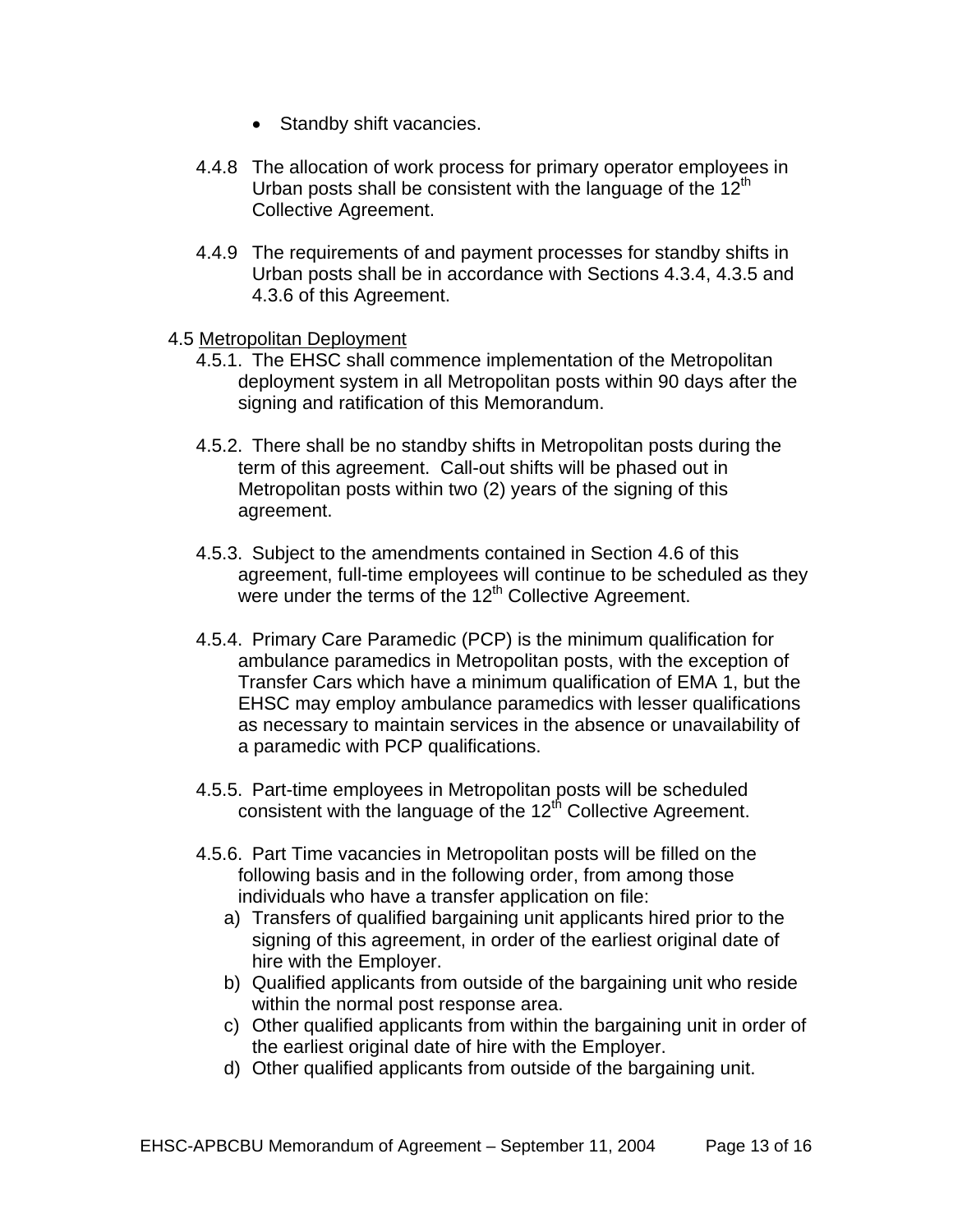### 4.6 Irregularly-Scheduled Employees

- 4.6.1 The provisions of the  $12<sup>th</sup>$  Collective Agreement affecting irregular employees will be continued until amended under this section.
- 4.6.2 The amendments developed under this section will not take effect until the process established under 3.5 to develop a standard hourly rate schedule has been completed.
- 4.6.3 Within 15 days of the date of signing of the tentative Memorandum of Agreement the parties will establish a subcommittee of 3 persons from EHSC and 3 persons from the APBCBU to develop improvements in the language regulating the work assignment for irregular employees.
- 4.6.4 The mandate of the subcommittee is to establish a system for utilization of irregulars that achieves the following objectives: (a) maximizing the assignment of scheduled work opportunities for irregular employees considering seniority and equitability (b) maximizing the employer's ability and flexibility to allocate available irregular employees to perform available work while recognizing the impact of notice of change on reasonable employee expectations.
- 4.6.5 The subcommittee will have 60 days from the date of it's first meeting to make recommendations to the PJLMC.
- 4.6.6 The PJLMC will receive the recommendations from the subcommittee and will have 15 days from the date of receipt of the recommendations to accept, modify, or reject the recommendations
- 4.6.7 If the PJLMC rejects the recommendations or otherwise fails to agree on amendments to the current language respecting irregular employees, the issue will be referred to Mr. Munroe under section 6 of this agreement.
- 4.6.8 In reaching a decision respecting amendments regarding irregular employees Mr. Munroe will be guided by the mandate set out in 4.6.4.
- 4.6.9 Nothing in this section prohibits the subcommittee, the PJLMC, or Mr. Munroe, from establishing different terms for irregular employees in different geographic designations.
- 5. Supervision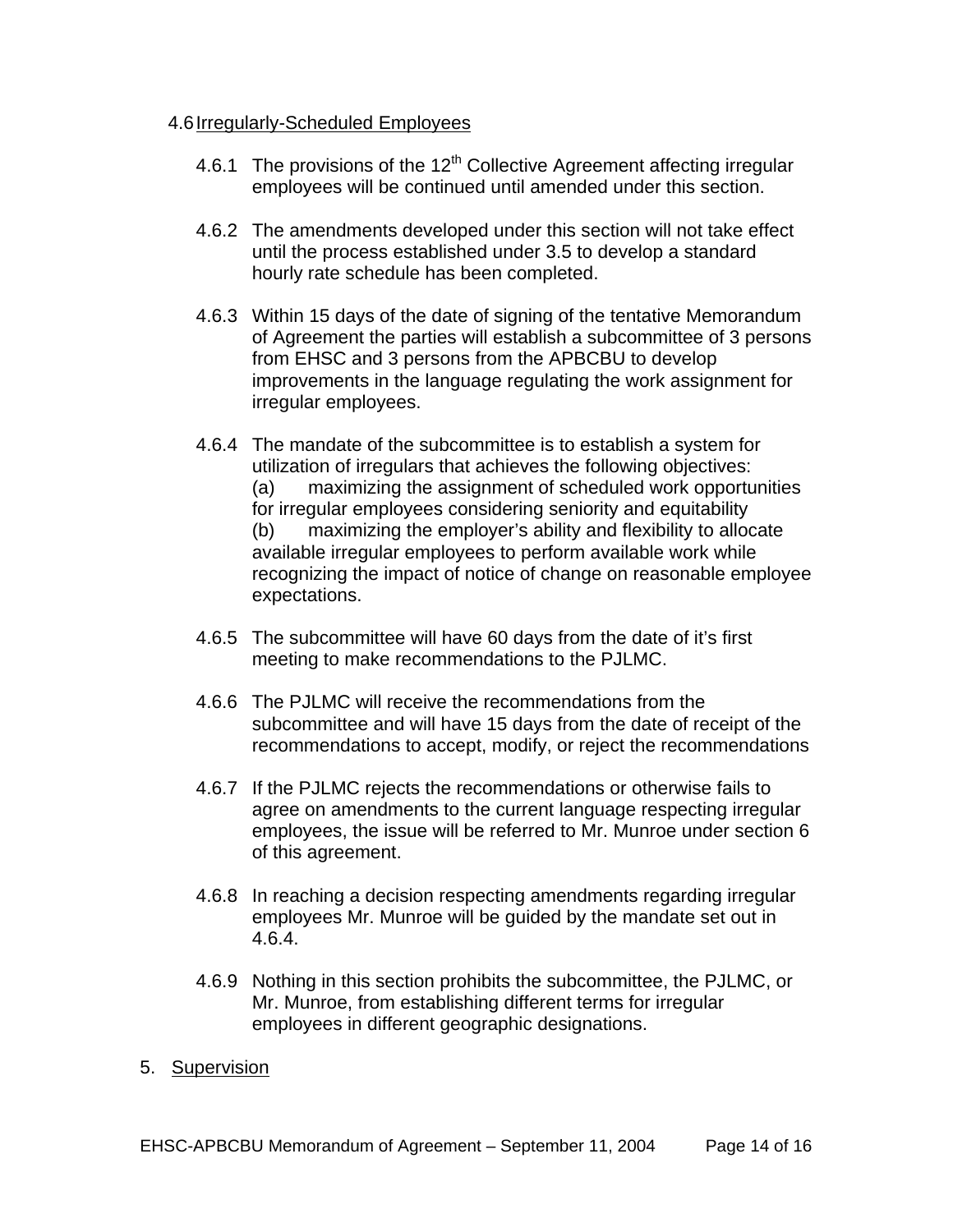- 5.1. District Unit Chief positions shall be provincially posted as District Supervisor positions within 90 days of the signing and ratification of this Memorandum.
- 5.2. The selection process for initial District Supervisor positions and any subsequent District Supervisor vacancies shall be in accordance with Article 13.03 (a) and (b) of the  $12<sup>th</sup>$  Collective Agreement.
- 5.3. It is agreed that all District Supervisor positions shall be bargaining unit positions.
- 5.4. The PJLMC process shall undertake a full review of the current bargaining unit supervisory structures.

### 6. Dispute Resolution Process

- 6.1. Any alleged violation of this Agreement will be discussed at PJLMC within 30 days of the party raising the allegation of a violation and if not resolved within a further 30 days will proceed to a hearing before Donald R Munroe or other mutually agreeable person.
- 6.2. Items specifically identified for dispute resolution above, and any items by mutual agreement of the parties, may be submitted to arbitrator Munroe after the consultative process has been exhausted. The arbitrator is limited to making his ruling within the context of the language of this agreement.
- 6.3. Mr. Munroe will have all of the powers of an arbitrator under the *Labour Relations Code* and can act as a mediator without loss of jurisdiction.
- 6.4. Each party will pay one half of the costs of any mediation or arbitration held under this section.

### 7. Ratification

- 7.1. The Committee for the EHSC and the Committee for APBCBU will each recommend ratification of this Memorandum. The Union will seek to have the Memorandum ratified by its members through a province wide vote. The Employer will seek to have the Memorandum ratified by EHSC.
- 7.2. If the parties are successful in ratifying this memorandum, it is understood that no further ratification is required to implement the changes established by or contemplated through the processes herein contained.